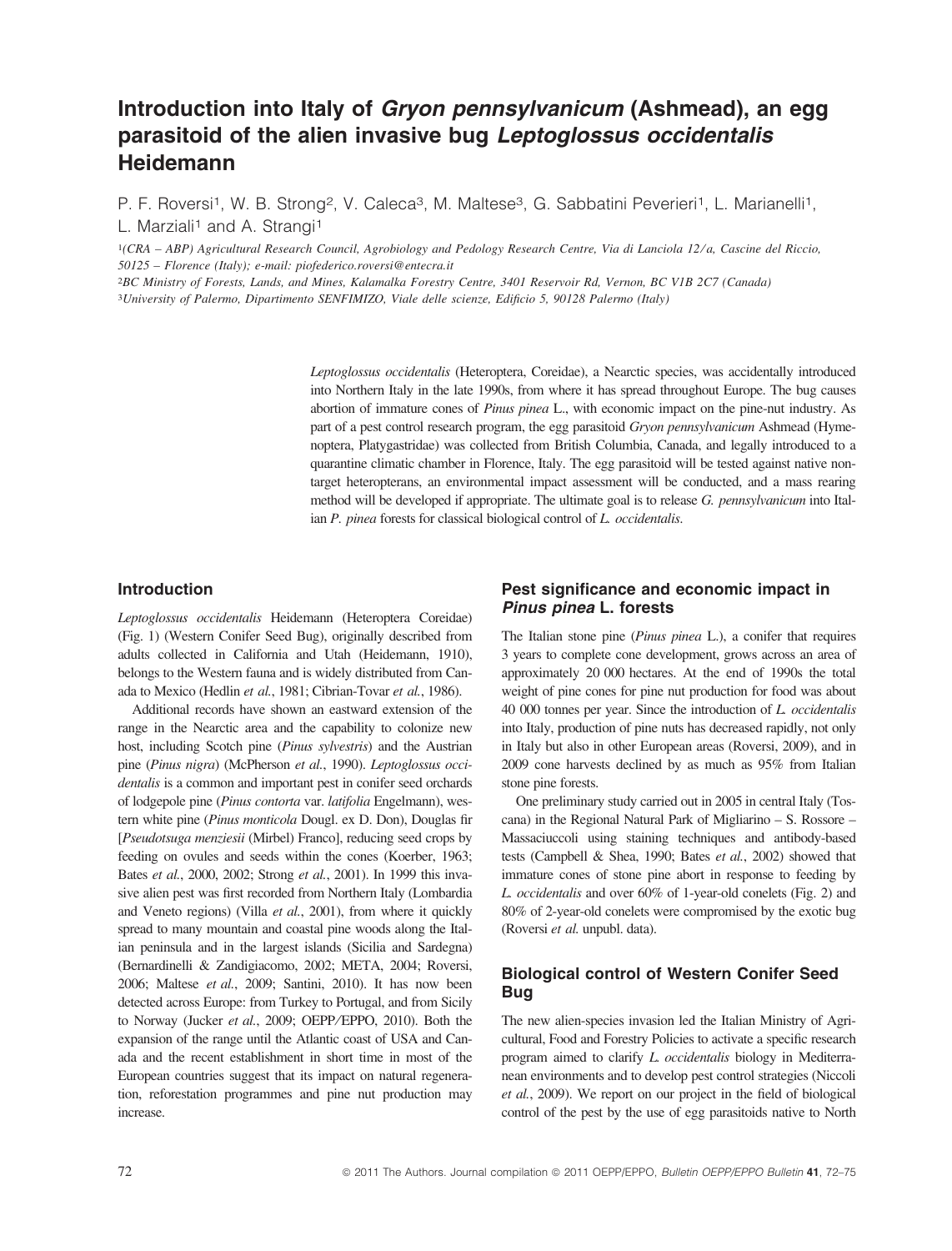

Fig. 1 Adult Leptoglossus occidentalis: note the short and foliaceous expansion of hind tibiae.



Fig. 2 Pinus pinea: healthy and aborted 1-year-old conelets.

America (National Project 'PINITALY – The restart of Pine Nuts production in Italy by new pest control strategies', DM 256 ⁄ 7303 ⁄ 2007).

This project began in 2009 with a collaboration programme among Italian entomologists (CRA – ABP, Agrobiology and Pedology Research Centre, Firenze and University of Palermo) and Canadian entomologists (Kalamalka Forestry Center, Ministry of Forests & Range, British Columbia). Their major objective was to find out the most competitive egg parasitoid of L. occidentalis and then introduce it into Italy from its native area, start a mass production laboratory, and test the parasitoid against potential non-target heteropteran hosts in Italy. The ultimate goal is to evaluate the parasitoid's environmental impact and efficacy in P. pinea stands in controlling L. occidentalis population levels.

Based on literature available on L. occidentalis, Gryon pennsylvanicum (Ashmead) (Hymenoptera, Platygastridae), a natural egg parasitoid from North America, was considered a possible biological control agent.

A rearing methodology was created in the Italian laboratories for obtaining L. occidentalis egg clusters all year around, using conifer seeds and potted pine plants as food. During 2010 G. pennsylvanicum was obtained from L. occidentalis eggs collected in British Colombia and, with the authorization of the Italian Ministry (DG COSVIR 0013900) and of the Tuscan Regional Phytosanitary Service (Prot. 42073), parasitized eggs were introduced to the CRA-ABP laboratory in Florence.

A colony of G. pennsylvanicum has now been established in Florence in a climatic chamber, using L. occidentalis eggs as host (Fig. 3). In October 2010 trials began to determine a mass-rearing technique to obtain egg parasitoid adults to be used in future biological control programs.

### Identity of the Western Conifer Seed Bug egg parasitoid introduced in Europe

#### Name: Gryon pennsylvanicum (Ashmead)

G. pennsylvanicum belongs to the floridanum-group, the members of this group of species are the largest of the genus (Masner, 1983; Mineo & Caleca, 1987); it is an egg parasitoid of largesized members of the family Coreidae such as *Leptoglossus* clypealis Heidemann, L. corculus (Say), L. gonagra (Fabr.), L. phyllopus (L.), Anasa tristis (De G.), Narnia femorata Stal, N. pallidicornis Stal (Masner, 1983; Yasuda & Tsurumachi, 1995; Mitchell et al., 1999). All of these hosts are not native to Europe and they, as well as their eggs, are much larger than those of several European Coreidae.

Gryon pennsylvanicum is quite common and widely distributed across the Southern and Midwestern regions of the United States. Yasuda & Tsurumachi (1995) found highly parasitized L. australis eggs by G. pennsylvanicum in Japan, also.

The only data about its parasitism on  $L$ , *occidentalis* eggs were obtained in British Columbia (Canada) by Bates & Borden



Fig. 3 Female Gryon pennsylvanicum ovipositing in Western Conifer Seed Bug eggs.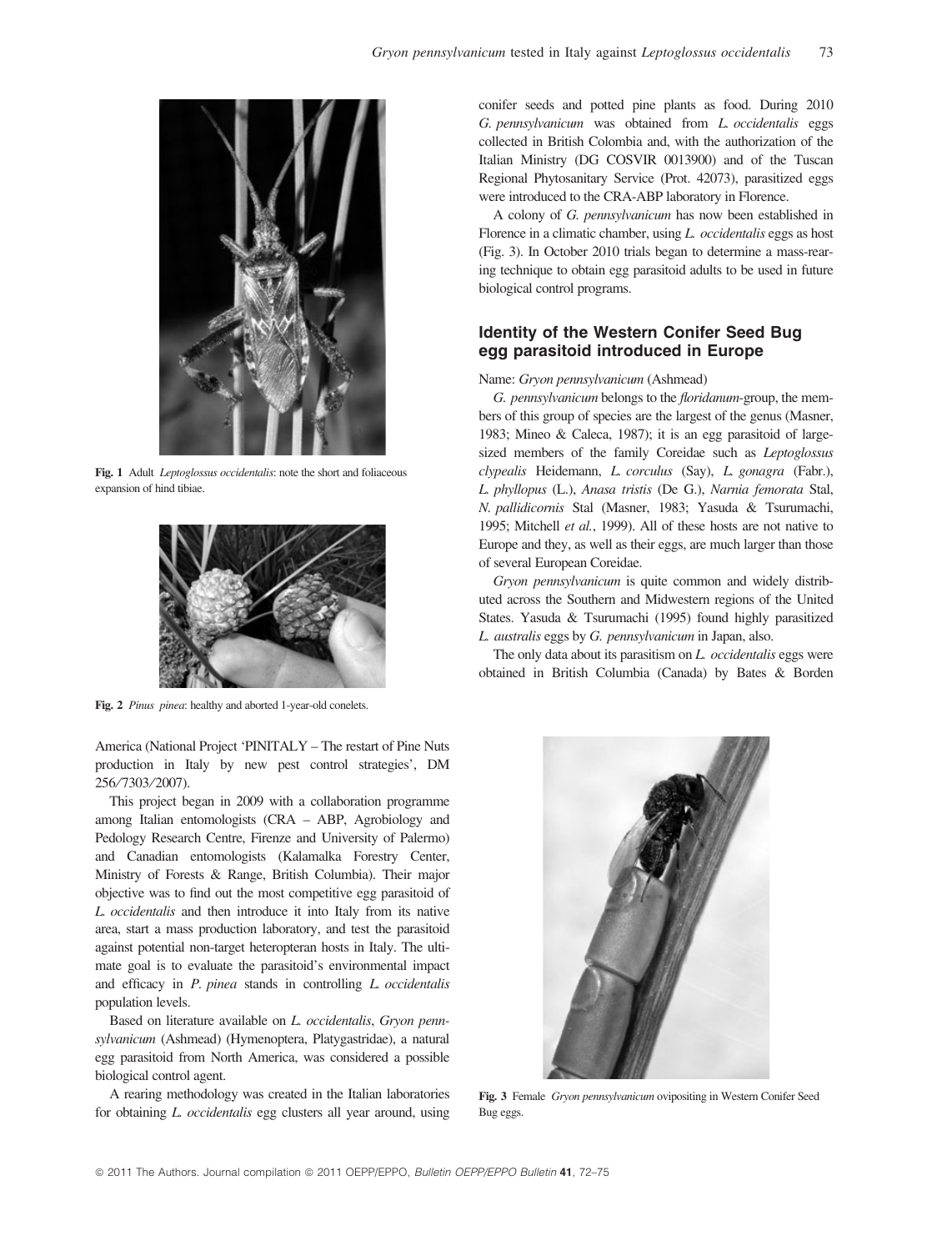(2004). These data showed that G. pennsylvanicum is the predominant parasitoid attacking 87% of parasitized eggs.

### Acknowledgements

This work was supported by the Italian Ministry of Agricultural, Food and Forestry national project 'PINITALY – The restart of the Pine Nuts production in Italy by new pest control strategies', DM 256/7303/2007.

### Introduction en Italie de Gryon pennsylvanicum (Frênemead), un parasitoïde des œufs de la punaise envahissante Leptoglossus occidentalis Heidemann

Leptoglossus occidentalis (Heteroptera, Coreidae), une espèce néarctique, a été accidentellement introduite dans le nord de l'Italie à la fin des années 1990, puis s'est disséminée dans l'ensemble de l'Europe. Cette punaise provoque l'avortement des cônes immatures de *Pinus pinea* L., ce qui a un impact économique pour l'industrie des pignons de pin. Dans le cadre d'un programme de recherche sur les méthodes de lutte, le parasitoïde des œufs Gryon pennsylvanicum Ashmead (Hymenoptera, Platygastridae) a été collecté en Colombie-Britannique, Canada, et introduit légalement dans une chambre climatique de quarantaine à Florence, Italie. Ce parasitoïde sera testé contre hétéroptères indigènes, une évaluation de l'impact environnemental sera menée, et une méthode d'élevage de masse sera développée. L'objectif final est de relâcher G. pennsylvanicum dans les forêts italiennes de P. pinea pour assurer une lutte biologique classique contre L. occidentalis.

#### **Интродукция**  $\overline{B}$ Италию Gryon pennsylvanicum Ashmead - паразитоида ЯИЦ чужеродного инвазивного клопа Leptoglossus occidentalis Heideman

Leptoglossus occidentalis (Heteroptera, Coreidae), неарктический вид, был случайно завезен в Северную Италию в конце 1990-ых годов, и оттуда распространился по всей Европе. Этот клоп вызывает опадание незрелых шишек Pinus pinea L. и оказывает экономическое воздействие на производство орешков этой сосны. Являясь составной частью программы исследований по борьбе с вредными организмами, паразитоид яиц Gryon pennsylvanicum Ashmead (Hymenoptera, Platygastridae) был собран в Британской Колумбии (Канада), и, в соответствии с существующим законом, был интродуцирован в карантинную климатическую камеру во Флоренции (Италия). Паразитоид яиц будет проверен на его побочное воздействие на аборигенных клопов, не являющихся мишенями. Будет оценено его воздействие на окружающую среду, а также будет разработан метод его массового разведения. Конечной целью является выпуск G. pennsylvanicum в итальянские леса P. pinea с целью классической биологической борьбы с L. occidentalis.

### References

- Bates SL, Borden JH, Kermode AR & Bennet RG (2000) Impact of Leptoglossus occidentalis (Hemiptera: Coreidae) on Douglas-Fir Seed Production. Journal of Economic Entomology 93(5), 1444–1451.
- Bates SL, Strong WB & Borden JH (2002) Abortion and seed set in Lodgepole and Western White Pine Conelets following feeding by Leptoglossus occidentalis (Heteroptera: Coreidae). Environmental Entomology 31(6), 1023–1029.
- Bates SL & Borden JH (2004) Parasitoids of Leptoglossus occidentalis Heidemann (Heteroptera: Coreidae) in British Columbia. Journal of the Entomological Society of British Columbia 101, 143–144.
- Bernardinelli I & Zandigiacomo P (2002) First record of conifer seed bug (Leptoglossus occidentalis) in Friuli Venezia Giulia. Notiziario ERSA  $15(5)$ ,  $44-46$ .
- Campbell BC  $\&$  Shea PJ (1990) A simple staining technique for assessing feeding damage by Leptoglossus occidentalis Heidemann (Hemiptera: Coreidae) on cones. Canadian Entomologist 122(9-10), 963-968.
- Cibrian-Tovar DB, Hebel BH, Yates HO & Mendez-Montiel JT (1986) Leptoglossus occidentalis Heidemann. In: Cone and Seed Insects of the Mexican Conifers (Eds Cibrian-Tovar DB, Hebel BH, Yates HO & Mendez-Montiel JT), pp. 55–58, USDA Forest Science, Southeastern Forest Experiment Station, Ashville (US).
- Hedlin AF, Yates HO, Tovar DC, Ebel BH, Koerber TW & Merkel EP (1981) Cone and Seed Insects of North American Conifers. Canadian Forestry Service, USDA and Forest Service and Secretaria de Agricultura y Recursos Hidraulicos, Mexico, 122
- Heidemann O (1910) New species of Leptoglossus from North America (Hemiptera; Coreidae). Proceedings of the Entomological Society of Washington 12, 191–197.
- Jucker C, Niccoli A & Roversi PF (2009) Leptoglossus occidentalis Heidemann. Cimice americana delle conifere. In Insetti Esotici e Tutela Ambientale (Eds Jucker C, Barbagallo S, Roversi PF & Colombo M), pp. 52–55. Arti Grafiche Maspero Fontana, Cermenate, Italy (in Italian).
- Koerber TW (1963) Leptoglossus occidentalis (Hemiptera: Coreidae), a newly discovered pest of coniferous seed. Annals of the Entomological Society of America 56, 229–234.
- Maltese M, Caleca V & Carapezza A (2009) Primi reperti in Sicilia su diffusione e biologia di Leptoglossus occidentalis Heidemann (Heteroptera: Coreidae), cimice americana dei semi delle conifere. In: Proceedings: III Congresso Nazionale di Selvicoltura per il miglioramento e la conservazione dei boschi italiani, pp. 1413–1418. (in Italian).
- Masner L (1983) A revision of Gryon Haliday in North America (Hymenoptera: Proctotrupoidea: Scelionidae). Canadian Entomologist 115, 123–174.
- McPherson JE, Packauskas RJ, Taylor SJ & O'Brien MF (1990) Eastern range extension of Leptoglossus occidentalis with a key to Letptoglossus species of America North of Mexico (Heteroptera: Coreidae). The Great Lakes Entomologist 23(2), 99–104.
- META-Phytosanitary Monitoring Program of Forests in Tuscany (2004) Arrivato in Toscana un nuovo insetto dannoso ai semi delle conifere. http://meta.arsia.toscana.it/meta/meta?id\_cms\_doc=1&id\_news=115 (in Italian), website accessed on October 20, 2010.
- Mineo G & Caleca V (1987) Remarks on the species of Gryon Haliday of the floridanum-group with description of a new species (Hym. Proctotrupoidea: Scelionaidae). Phytophaga 2, 31–40.
- Mitchell PL, Paysen ES, Muckenfuss AE, Schaffer M & Shepard BM (1999) Natural mortality of Leaf footed Bug (Hemiptera: Heteroptera: Coreidae) eggs in Cowpea. Journal of Agricultural and Urban Entomology 16(1), 25–36.
- Niccoli A, Benassai D, Croci F & Roversi PF (2009) Anastatus bifascaitus ooparassitoide di Leptoglossus occidentalis. Proceedings XXII Congresso Nazionale Italiano di Entomologia, 337 (in Italian).